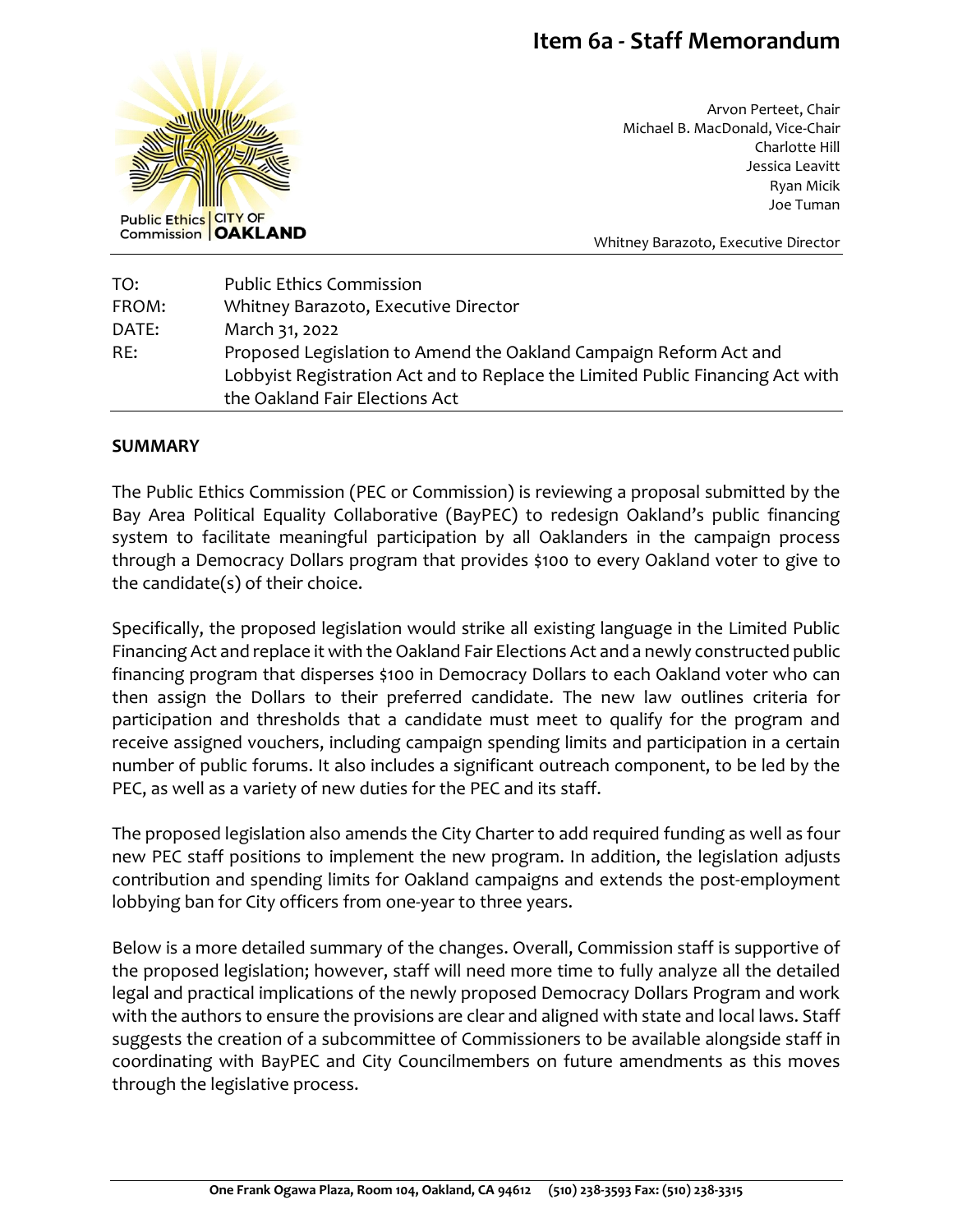### **EXISTING LAW**

The Public Ethics Commission is established in City Charter section 603, as amended by voters in 2014, and is tasked with the duty to implement and ensure compliance with the Oakland Campaign Reform Act, Limited Public Financing Act, and Lobbyist Registration Act, among other laws.<sup>1</sup> City Charter section 603 further requires that amendments to any law that the Commission has the power to enforce and that are proposed by a member of City Council must be submitted to the Commission for review and comment prior to passage by the Council.<sup>2</sup>

The state-level California Political Reform Act governs rules, requirements, and restrictions related to candidates and their committees. The Oakland Campaign Reform Act (OCRA) was passed by City Council in 1994 to impose additional requirements and restrictions on local candidates, including contribution limits, expenditure ceilings, electronic reporting requirements, and other restrictions. Candidates for City office must comply with both state and local campaign finance rules.

The Limited Public Financing Act (LPFA), enacted in 1999 and updated in 2010, provides District City Council candidates with some public funds by way of reimbursements for certain qualified expenditures, to be used for campaign expenses with the goal of helping ensure that all individuals have a fair and equal opportunity to participate in the elective and governmental process. The existing LPFA program is a reimbursement system in which candidates must meet certain contribution and expenditure threshold requirements in order to receive public funds by way of reimbursements for certain kinds of campaign expenditures; the program has been funded at \$155,000 per election cycle and provides roughly \$10,000- \$20,000 in public funds per eligible candidate per election. Campaign expenditure ceilings (capping total spending by a candidate's campaign during an election cycle) generally range between \$140,000-\$160,000 for each City Council district race.

The Lobbyist Registration Act (LRA), first adopted in 2002, requires lobbyists to register and file quarterly reports with the PEC and imposes limitations on lobbyist gifts, payments, and other activities, including a one-year ban on former City officers, department heads, or budget director lobbying the City after leaving office. "City officer" includes the Mayor, City Administrator, City Councilmembers, City Attorney, City Clerk, City Auditor, and executive officers and members of City commissions and boards.<sup>3</sup>

### **PROPOSED AMENDMENTS**

The proposed legislation consists of four sections, each amending a separate local law as follows:

**I. Amends Oakland Municipal Code Title 3 by deleting Chapter 3.13 (Limited Public Financing Act) and adding a new Chapter 3.15, titled "Oakland Fair Elections Act"**

l <sup>1</sup> City Charter Sec. 603(b)(1)(ii).

<sup>&</sup>lt;sup>2</sup> City Charter Sec. 603(h).

<sup>3</sup> City Charter Sec 400.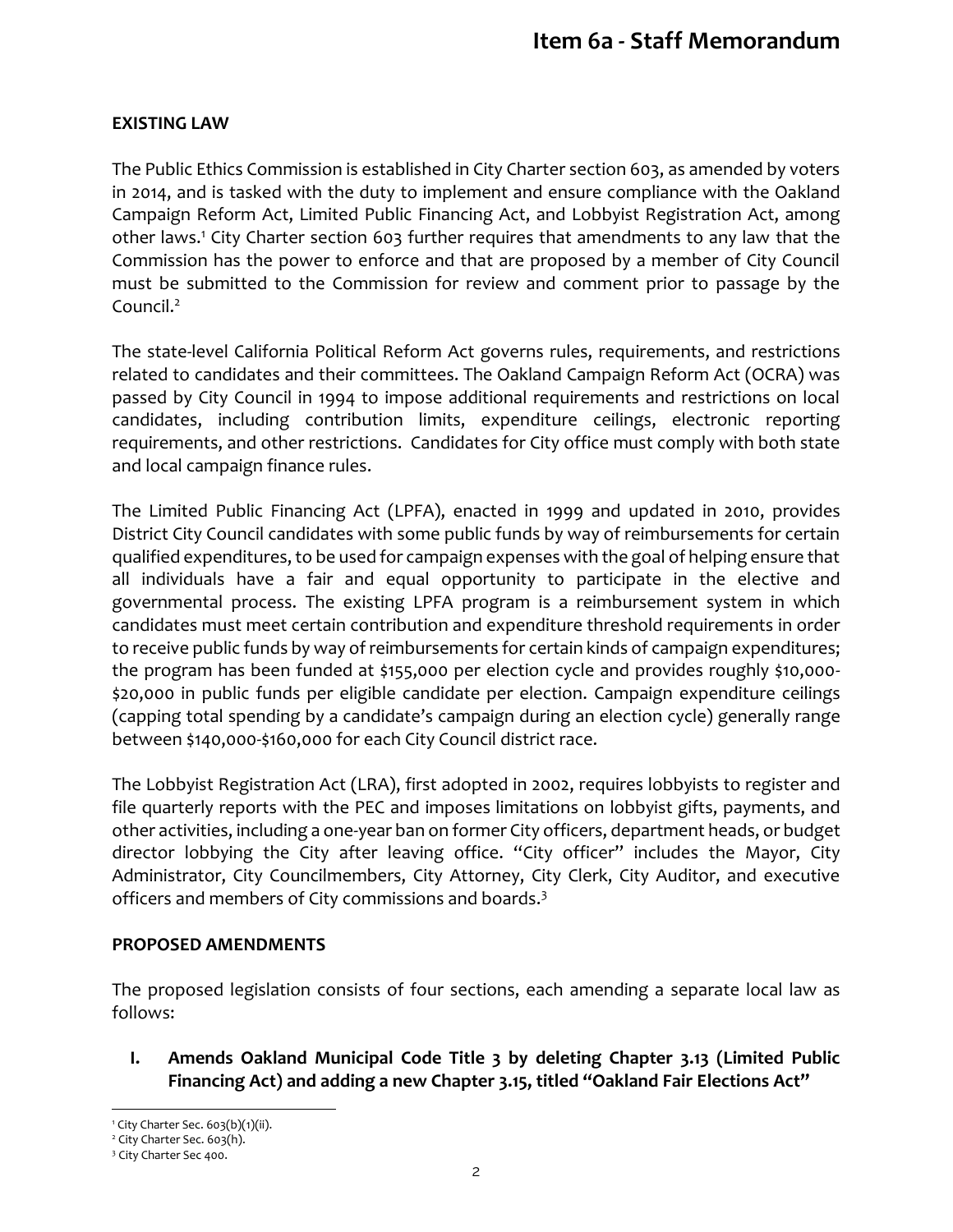This is the most substantive of the four categories of amendments whereby the existing Limited Public Financing Act (Chapter 3.13) is deleted in its entirety and is replaced by a new Democracy Dollars Program (Program) that distributes public funds to all Oakland residents who are registered to vote so that they may give the funds to the candidate(s) of their choice.

The Democracy Dollars Program includes the following main components:

- 1. Funding for Democracy Dollars
	- a. Establishment of a Democracy Dollars Fund of \$4 million for funding of four \$25 Democracy Dollars (for a total of \$100) for each election to be distributed to eligible residents who are registered to vote or who request Democracy Dollars electronically and meet specified criteria.
	- b. Appropriation of at least \$1,250,000 to the PEC for administration of the Program, subject to CPI increases every two years.
	- c. An additional appropriation of at least \$700,000 to cover initial start-up costs to build the Program (most likely to go toward technology needed to implement the Program)
- 2. PEC is Responsible for Administering the Program and Shall Do the Following:
	- a. Adopt rules, regulations, and procedures to implement the Program and has discretion to adjust main conditions of the Program as needed.
	- b. Design the Democracy Dollar to include elements specified by law.
	- c. Conduct education and outreach, including developing an outreach plan in coordination with community organizations and the City's Race and Equity Department, to ensure all City residents are informed about the Program.
	- d. Create and maintain an online portal with information such as the resident's name, date, candidate recipient name and office sought for each Democracy Dollar assigned, as well as broader information about the total number of DD's assigned to and redeemed by each candidate and an online mechanism for requesting and assigning DD's.
	- e. Conduct audits of all certified candidates.
	- f. Issue oral advice and written options.
	- g. Review the implementation of the Program in coordination with the Race and Equity Department and submit a post-election report to City Council.
	- h. Review the Fund, project the amount of revenue available in the Fund to ensure it will be sufficient to disburse DD proceeds up to the maximum amounts allowable under the Program and if not, request an appropriation from Council. If none provided, then proceed with modifications to the program as indicated by law.
- 3. PEC Creates and Distributes Democracy Dollars to Voters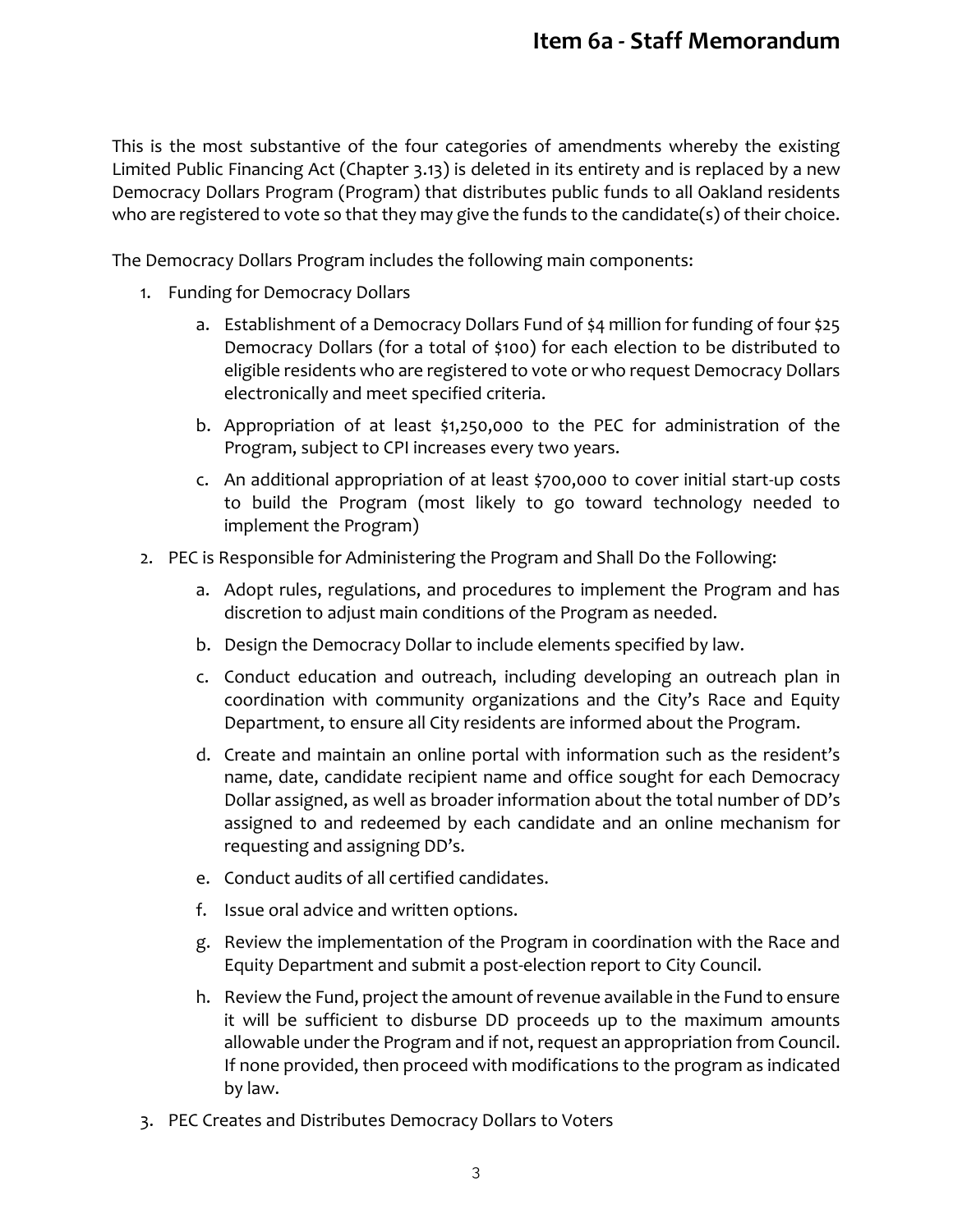- a. PEC shall mail to each eligible resident who is registered to vote four \$25 Democracy Dollars no later than April 1 of the year in which the election occurs.
- b. PEC shall develop an electronic system for the administration of the Program to receive and maintain information regarding Democracy Dollars, electronically distribute Democracy Dollars to eligible residents upon request, and monitor the redemption of Democracy Dollars issued.
- 4. Residents Assign Democracy Dollars (DD)
	- a. Residents may give, or "assign," one or more of their four \$25 Democracy Dollars to the candidate(s) of their choice by writing the name of the candidate on the DD, signing and dating the DD, and submitting the DD to the PEC (by mail, personal delivery, or online) or to a candidate or representative of the candidate.
	- b. DD's can be assigned by a resident up to 30 days after the election.
- 5. Candidates Must be Certified in the Program to Receive DD's; Steps for Certification Include the Following:
	- a. Candidate must submit a notice of intent to apply for certification in the Program during the qualifying period (Jan 1 of the election year through 14 days after the close of the nomination period, which is usually around early-August). On the notice of intent, candidates must attest to personally participating in at least three public debates or forums (five for Mayoral candidates), among other requirements.
	- b. Candidate must submit a written application for certification during the qualifying period attesting that they have met specified requirements and that they have received the minimum number of qualifying contributions required for the office sought:

| <b>Office Sought</b>                                   | Total # of Qualifying<br><b>Contributions Needed</b> | Minimum # Needed from<br><b>Each District</b> |
|--------------------------------------------------------|------------------------------------------------------|-----------------------------------------------|
| Mayor                                                  | 400                                                  | 10                                            |
| City Attorney, City Auditor,<br>At-Large Councilmember | 150                                                  |                                               |
| District Councilmember                                 | 125                                                  |                                               |
| School Board Director                                  |                                                      |                                               |

- c. PEC Director reviews and determines whether candidates have met requirements to become certified, and, once certified, may revoke a candidate's certification if they fail to qualify for the ballot or withdraw from the election.
- d. The Commission may revoke a candidate's certification if the candidate violates or no longer meets certification requirements or commits other violations of state or local law.
- e. A candidate whose certification is revoked must return remaining DD proceeds to the Fund and in some cases (legal violations) shall be personally liable for any DD proceeds already spent by the candidate.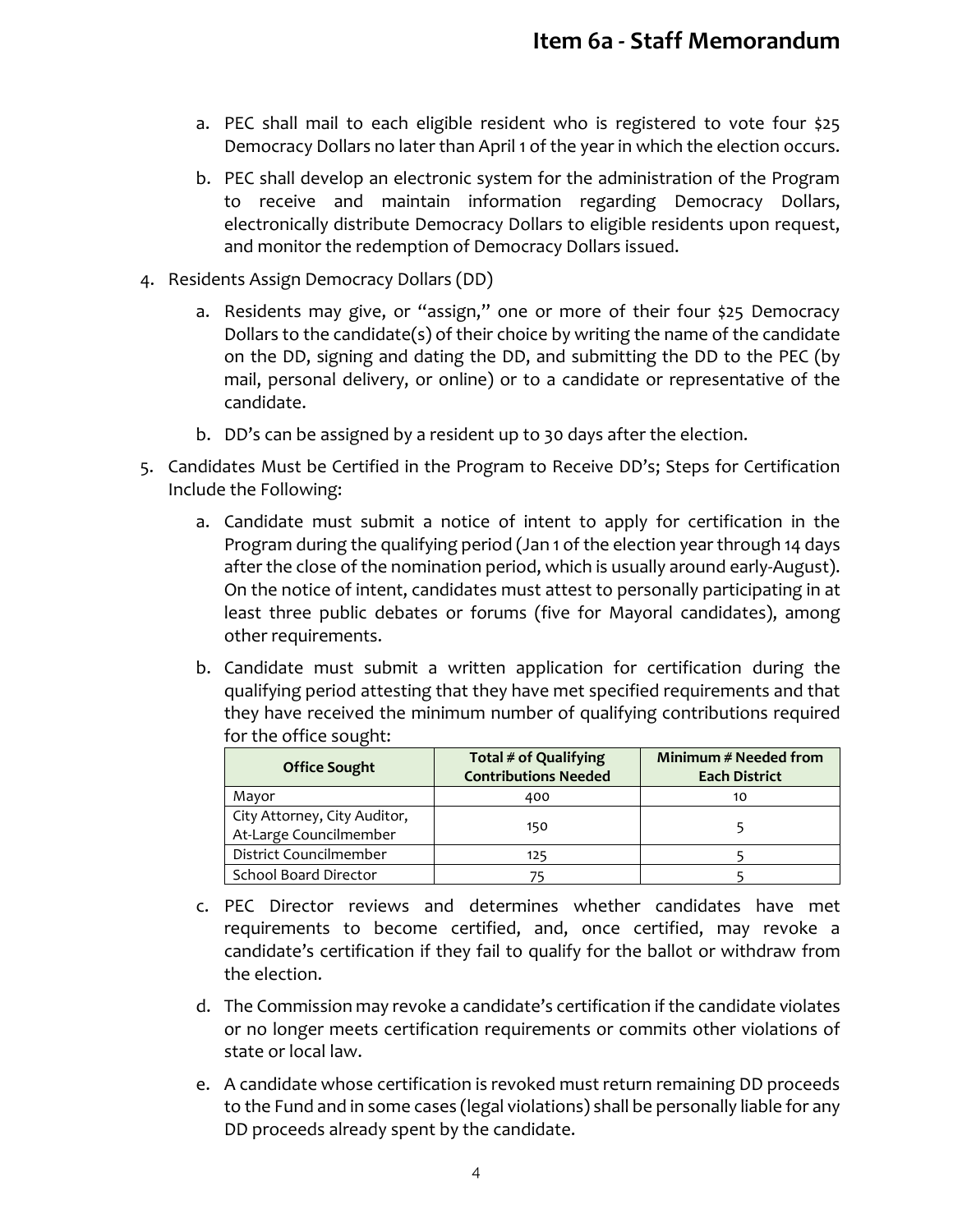- 6. Certified Candidates Redeem Democracy Dollars (DD's) for Payments to their Campaign
	- a. A candidate may submit assigned DD's to the PEC by mail or personal delivery up to 30 days after the election day.
	- b. The PEC shall distribute DD proceeds from the Fund to the candidate after verifying the candidate is certified, the DD was properly assigned by an eligible resident, and the disbursement of the DD proceeds will not cause the candidate to exceed the maximum amount of DD proceeds available to that candidate. Maximum amounts of DD proceeds available for each office are as follows, subject to CPI adjustment every two years:

| <b>Office Sought</b>                  | <b>Maximum Amount of DD Proceeds</b><br><b>Available</b> |
|---------------------------------------|----------------------------------------------------------|
| Mayor                                 | \$400,000                                                |
| City Auditor, City Attorney, At-Large | \$150,000                                                |
| Councilmember                         |                                                          |
| District City Councilmember           | \$100,000                                                |
| School Board Director                 | \$50,000                                                 |
| Uncontested Candidates                | \$10,000                                                 |

- c. Disbursements shall be issued pursuant to a timeline set by the PEC with disbursements occurring no less than twice per month, and, in October and November of an election year, no less than once per week until the election.
- 7. Certified Candidates Must Limit Campaign Spending
	- a. An applicant or certified candidate may not make qualified campaign expenditures in excess of the expenditure limit for the office sought, as follows (subject to CPI increases every two years):

| <b>Office Sought</b>                  | Campaign Expenditure Limit |
|---------------------------------------|----------------------------|
| Mayor                                 | \$470,000                  |
| City Auditor, City Attorney, At-Large | \$200,000                  |
| Councilmember                         |                            |
| District City Councilmember           | \$150,000                  |
| School Board Director                 | \$75,000                   |

- b. The PEC Director shall release a candidate from the expenditure limit upon request and verification that an opponent has funds that exceed the expenditure limit or that independent expenditures exceeding the expenditure limit were made in opposition to the petitioning candidate or supporting another candidate for that office.
- 8. Additional rules, restrictions, and requirements limiting the use of personal funds and campaign funds, requiring return of surplus funds after an election, and prohibitions on the sale or transfer of Democracy Dollars, among other details.
- 9. PEC Enforcement includes administrative and civil penalties similar to those in other laws enforced by the PEC.
- 10. The new Democracy Dollars Program shall first apply to the 2024 elections and continue through subsequent elections.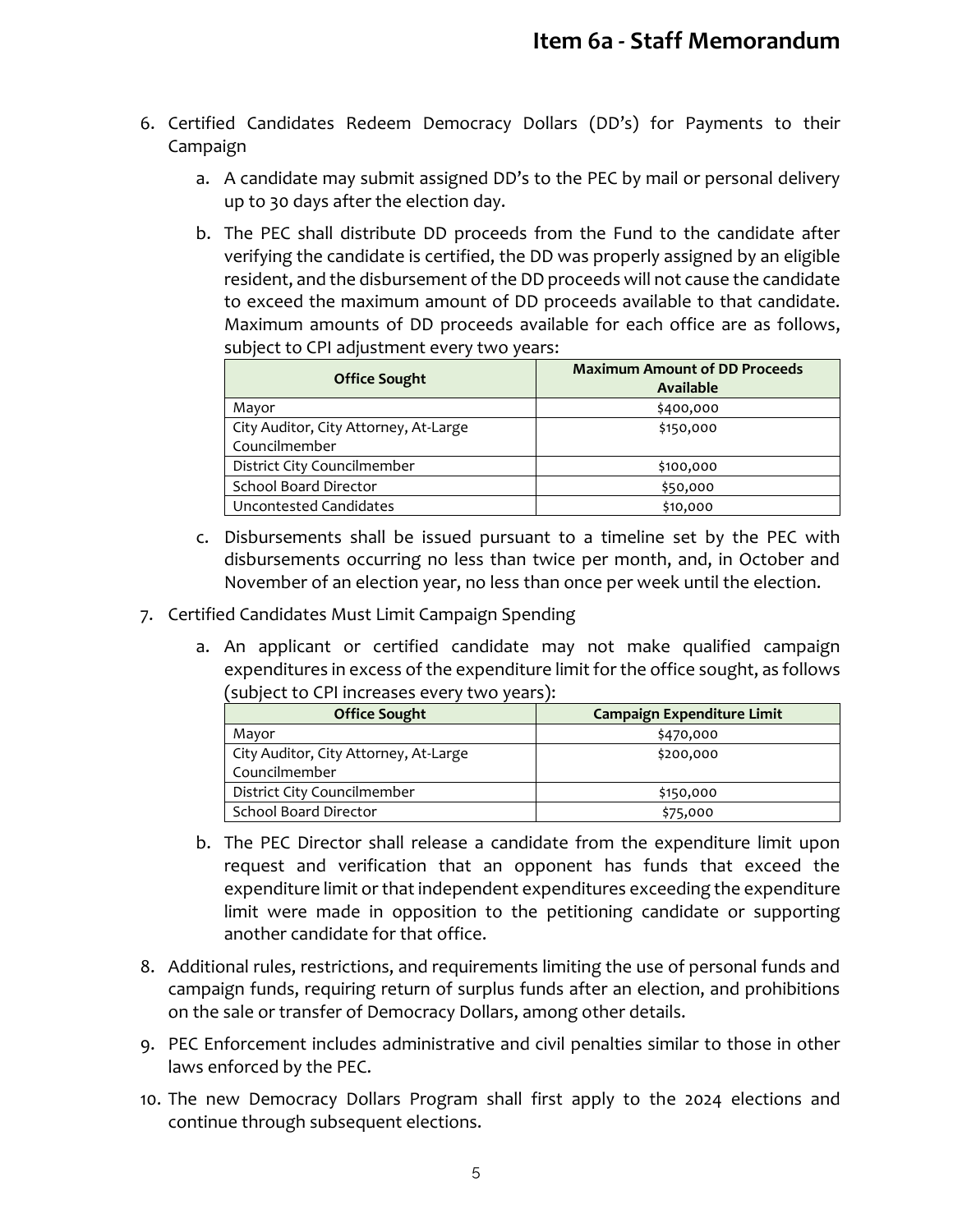### **II. Amends Oakland Municipal Code Chapter 3.12 (Oakland Campaign Reform Act)**

This section makes several changes to the Oakland Campaign Reform Act (OCRA) to conform with the newly proposed Democracy Dollars Program as well as additional changes to enhance disclosure requirements for independent expenditure advertisements, among other amendments. Specifically, the new amendments do the following:

- 1. Deletes OCRA's unique term and definition for "broad-based political committee" and instead use the term "small contributor committee" which is defined by state regulations under the California Political Reform Act. (PEC-staff requested amendment to update/align local law with state rules)
- 2. Sets individual contribution limits for all candidates at \$400 (currently \$900), and for small contributor committees at \$800 (currently \$1,800), adjusted annually per the CPI. Clarifies that Democracy Dollars and public funds dispersed to candidates shall not be considered a "contribution" under OCRA.
- 3. Deletes the requirement that a loan to a candidate or committee shall be by written agreement to be filed with the candidate's campaign statement on which the loan was first reported. (PEC-staff requested amendment to simplify and reduce unnecessary requirements.)
- 4. Deletes the requirement that funds contributed to a candidate or official's legal defense fund must first be deposited into the campaign bank account prior to being deposited into the legal defense fund. (PEC-staff requested amendment to delete an outdated requirement that serves no purpose and that makes it more challenging to track activities and view campaign finance data.)
- 5. Deletes all sections related to campaign expenditure ceilings, which are now included within the public financing framework in the Fair Elections Act.
- 6. Expands disclosure of committees receiving contributions of \$5,000 or more from its top two to its top three highest contributors on all mass mailings and advertisements (not just TV ads) that are independent expenditures supporting or opposing Oakland candidates or measures.
- 7. Adds a new section to require a person to notify the PEC of an independent expenditure communication costing \$1,000 or more and to provide detailed information, as well as a copy of the communication such as telephone/audio/video scripts and a copy of the audio or video file or printed materials, to the Commission by specified deadlines. The PEC shall post all copies of IE communications filed with the Commission within 48 hours or receipt.
- 8. Adds language to require late filing fees and any funds forfeited to the City to be deposited into the Democracy Dollar Fund.
- 9. Expands City Clerk duties to ensure the Clerk's office provides the PEC with information and forms necessary to implement the Democracy Dollars Program and ensure compliance with OCRA rules.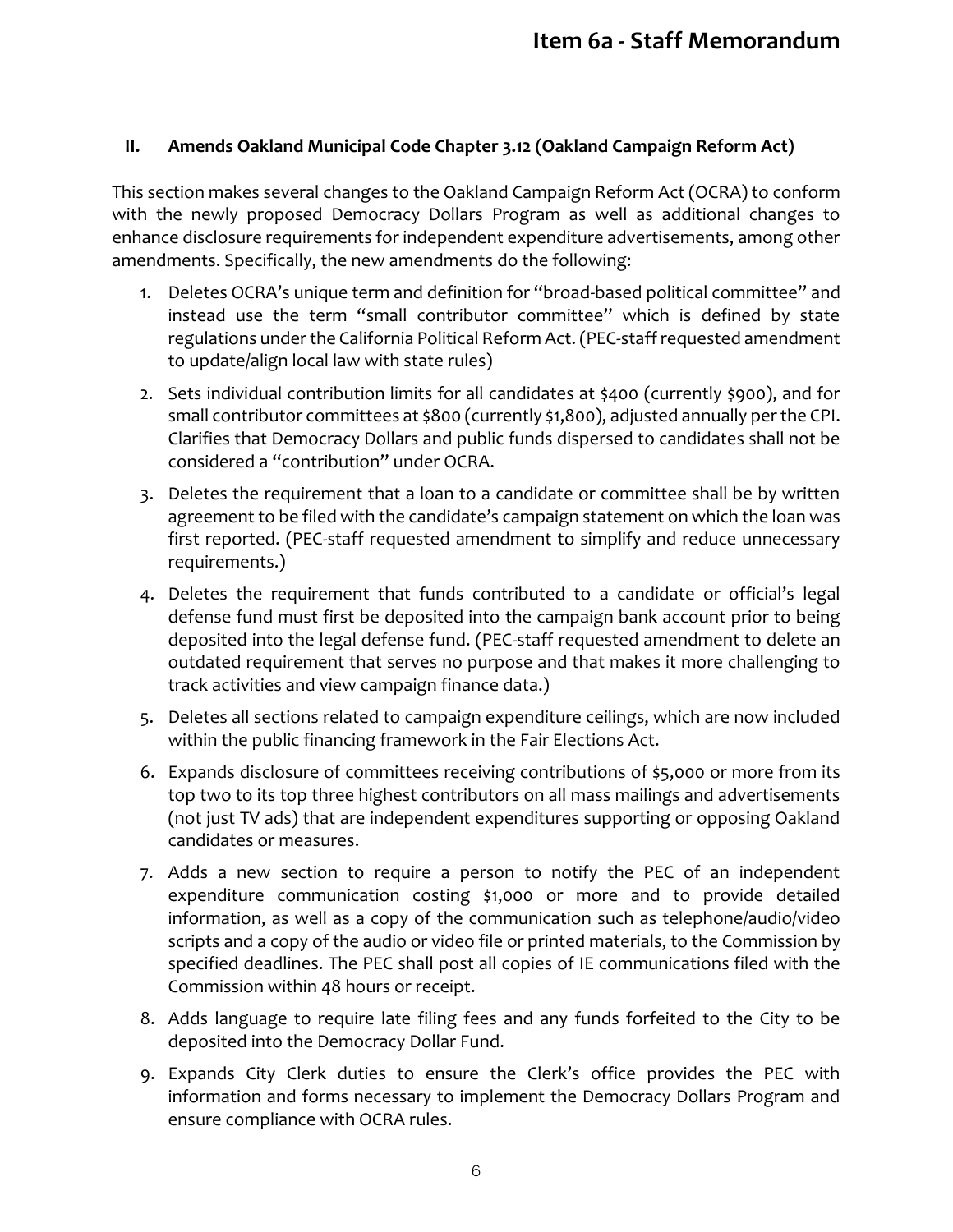10. Makes minor changes to the findings and declarations as well as the purpose of the OCRA to align the intent language with the new changes in the law.

### **III. Amends Oakland Municipal Code Chapter 3.20 (City of Oakland Lobbyist Registration Act)**

This brief amendment extends the lobbying ban on former City officers from one year to three years after leaving office.

### **IV. Amends Oakland City Charter Section 603 (Public Ethics Commission)**

This section makes conforming changes to City Charter section 603, regarding the establishment, activities, authority and staffing of the Public Ethics Commission, to integrate the new Oakland Fair Elections Act (OFEA) and provide sufficient staffing to implement the new Democracy Dollars Program. Specifically, the proposal adds the following:

- 1. Beginning on July 1, 2023, the City shall appropriate to the PEC at least \$1,250,000 to administer the Democracy Dollars Program, as well as at least \$4,000,000 for the purpose of funding Democracy Dollars. In addition, for the 2023 fiscal year, the City shall appropriate at least \$700,000 for the purpose of start-up costs associated with initiating the Democracy Dollars Program.
- 2. Effective July 1, 2023, the City shall provide adequate staffing necessary to properly administer the Democracy Dollars Program, including at least 4 additional full-time positions reporting to the Executive Director: a Program Director, two Program Analysts, and one Administrative Assistant.

### **ANALYSIS**

In September 2020, the Commission issued a report, *Race for Power: How Money in Oakland Politics Creates and Perpetuates Disparities Across Income and Race*, that reviewed outcomes from Oakland's existing public financing program and overall campaign finance system and recommended a new approach for Oakland to expand and diversify participation and influence in the campaign process. The Commission conducted a comprehensive review of campaign finance data and activities and articulated the ways in which some Oaklanders lack political power, particularly in the campaign finance process which relies on those with money to make contributions to political campaigns. The Commission explored best practices in other jurisdictions, including other public financing models, and concluded that a Democracy Dollars program "shows the most promise for bringing equity to the campaign finance process since it equips all voters with campaign 'cash' to contribute to campaigns, thereby incentivizing candidates to engage across demographics regardless of wealth and history of prior engagement."<sup>4</sup>

The PEC's 2020 report further concluded that "a Democracy Dollar system must be accompanied by broad public engagement infrastructure-building efforts… to ensure a fertile

 $\overline{a}$ <sup>4</sup> Race for Power: How Money in Oakland Politics Creates and Perpetuates Disparities Across Income and Race. Public Ethics Commission. September 2020. Pg. 23.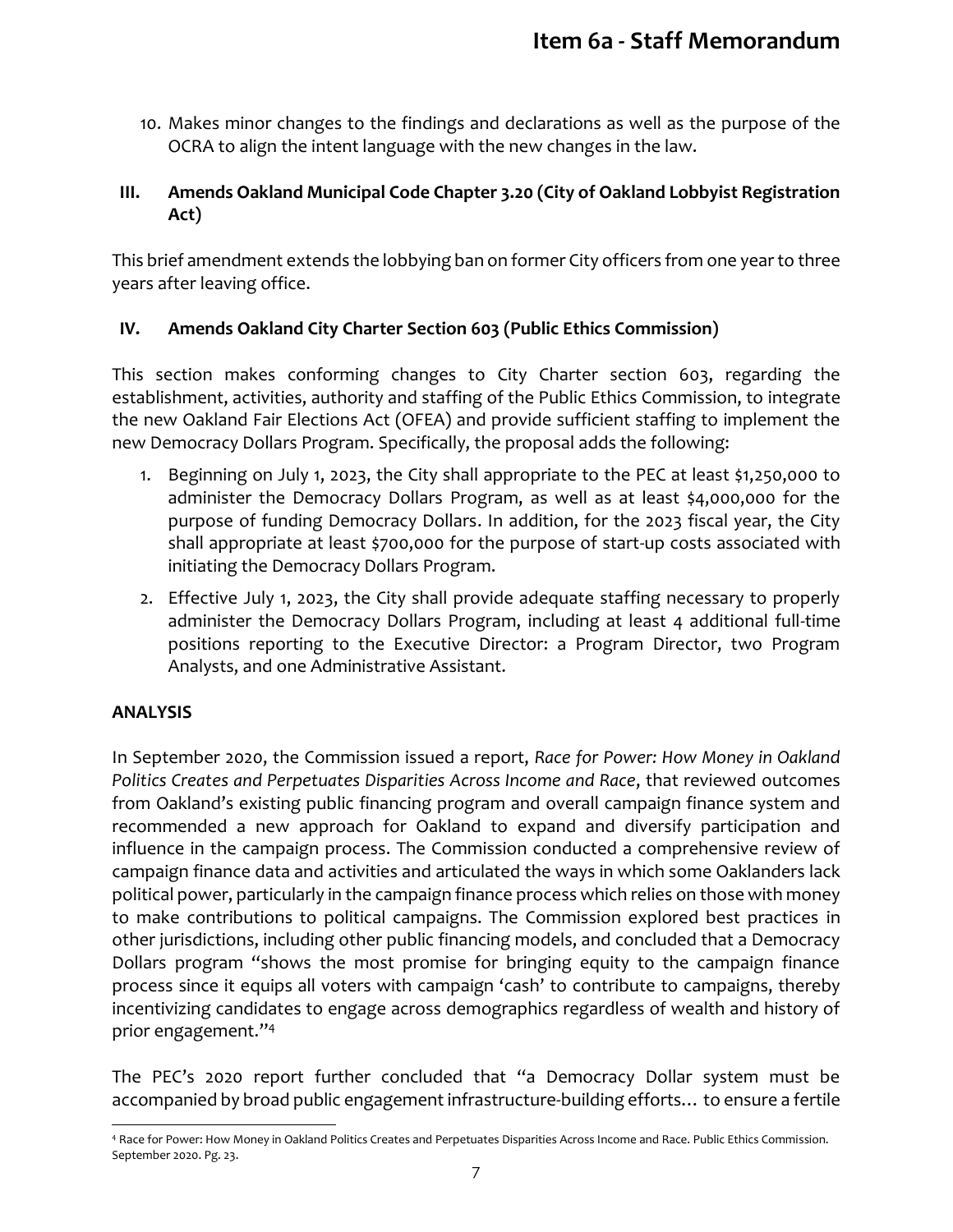ecosystem of candidates and community leaders, connections between City liaisons and communities, effective communications and outreach, and other elements needed for successful integration of a new system of broader and more diverse participation."<sup>5</sup>

Specifically, the Commission noted the following:

 $\overline{a}$ 

 The existing campaign finance system leaves out low-income communities and communities of color who donate and vote at lower rates than wealthier, whiter communities as evidenced by the source of contributions made to candidate campaigns far more densely clustered around neighborhoods that are disproportionately white, wealthy, and non-representative of the racial and socioeconomic diversity of Oakland residents overall.<sup>6</sup>



 Further, the target of candidates' campaign outreach and contribution solicitation efforts are prior voters and high propensity voters as well as potential campaign donors, which creates and further perpetuates these disparities since candidates, who want to win their election, are incentivized to continue to focus on engaging those most reliable donors and voters who have a record of engaging in the political process.<sup>7</sup>

<sup>5</sup> Race for Power: How Money in Oakland Politics Creates and Perpetuates Disparities Across Income and Race. Public Ethics Commission. September 2020. Pg. 23.

<sup>&</sup>lt;sup>6</sup> Race for Power: How Money in Oakland Politics Creates and Perpetuates Disparities Across Income and Race. Public Ethics Commission. September 2020. Pg. 6.

<sup>7</sup> Race for Power: How Money in Oakland Politics Creates and Perpetuates Disparities Across Income and Race. Public Ethics Commission. September 2020. Pg. 4.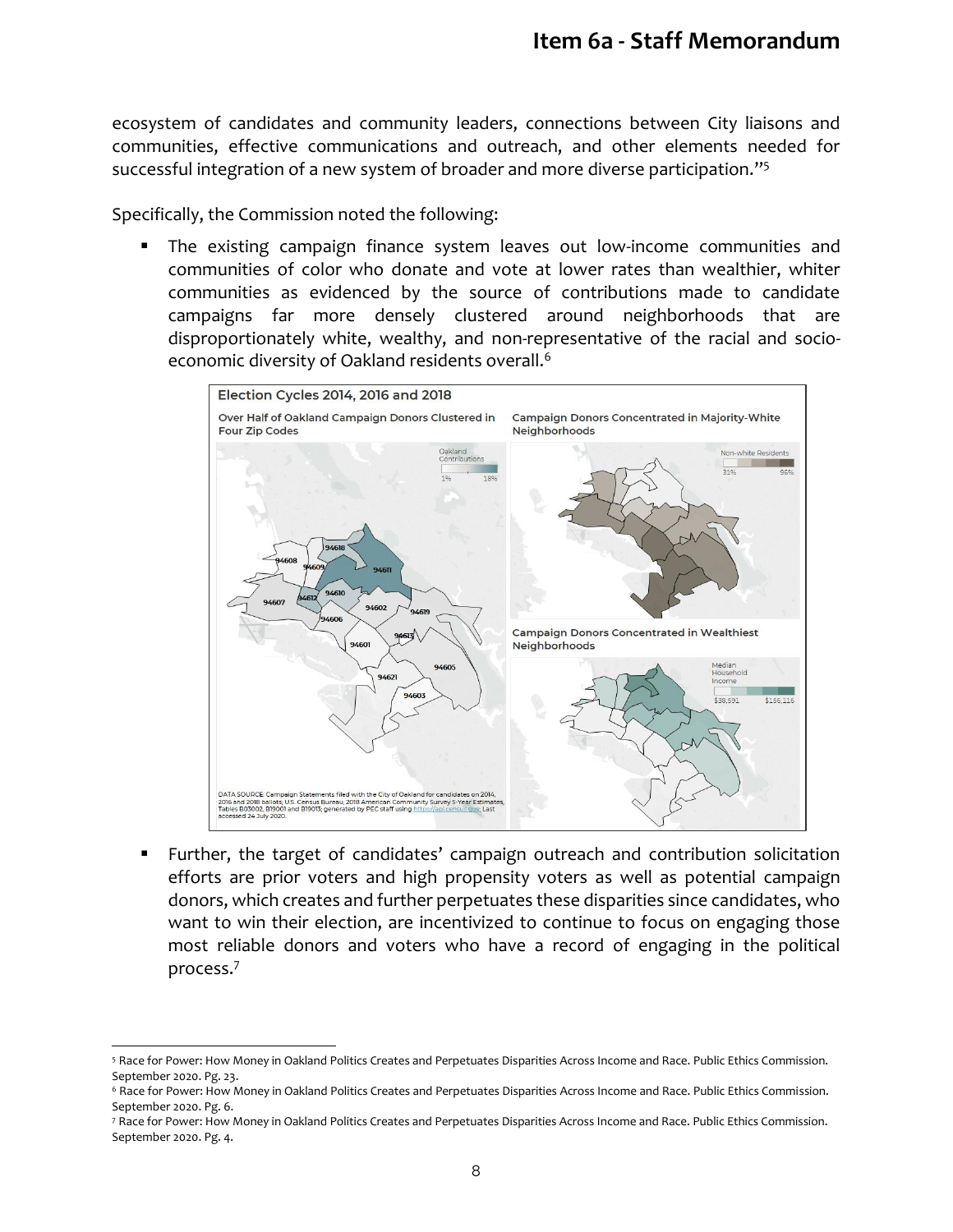## **Item 6a - Staff Memorandum**

- With an average of 2,242 residents contributing to Oakland candidates across the 2014, 2016, and 2018 elections, that means less than 1% of Oaklanders participate in contributing to Oakland candidates.<sup>8</sup>
- Half of all contributions from Oakland residents come from neighborhoods in just four zip codes (94611, 94610, 94618, and 94612).<sup>9</sup>
- Oaklander contributions make up less than half of all contributions made to Oakland candidates.<sup>10</sup>
- Empirical research indicates that elected officials and candidates for office are most responsive to two groups: voters and political donors, that political donors are the most influential, and that non-constituent donors have more influence on policymakers than constituent nondonors.<sup>11</sup>
- **The existing LPFA program has not reduced the influence** of large contributors in local elections and has not reduced the pressure faced by candidates to fundraise, nor led to an increase in the number of candidates pursuing local office.<sup>12</sup>





In sum, the PEC report found that Oakland's existing campaign finance system gives donors from outside of Oakland and Oakland residents in wealthier, whiter neighborhoods disproportionate influence in choosing elected officials and potentially shaping policy outcomes over everyone else. In a city like Oakland, where the candidate with the most funds behind them almost always wins, this means low-income residents and people of color are disproportionately missing from the political campaign decision-making process, creating a clear equity and public participation issue in a system that is supposed to share power democratically.

The proposed amendments are intended to create a new public financing system here in Oakland by dispersing a small amount of public funds in certificate form called Democracy Dollars directly to every Oakland voter rather than in lump sum to candidates. Candidates must then meet certain requirements to become a certified candidate to receive Democracy Dollars from Oaklanders, including public forums and reasonable campaign spending limits, among others. Candidates are then incentivized to seek out these small contributions that are in the hands of every Oakland voter to both raise money for their campaign and spread their campaign messages.

l 8 Id. Pg. 1.

<sup>9</sup> Id. Pg. 6.

<sup>&</sup>lt;sup>10</sup> Race for Power: How Money in Oakland Politics Creates and Perpetuates Disparities Across Income and Race. Public Ethics Commission. September 2020. Pg. 6.

 $11$  Id. Pg. 9, see citations within.

 $12$  Id. Pg. 4.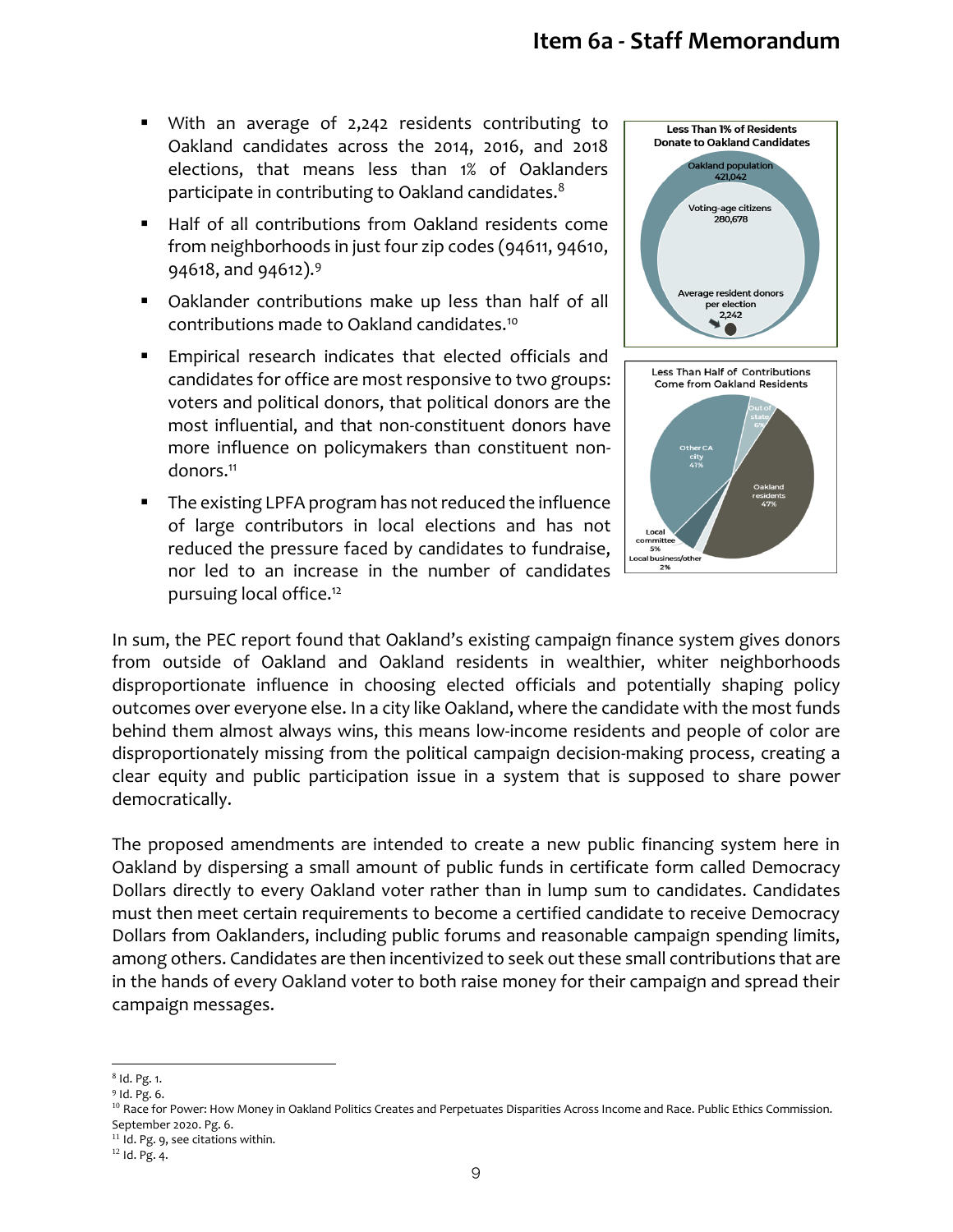This new model of equitizing campaign finance was first adopted by Seattle voters in 2015 and implemented in the City's 2017 election. As of September 2020, the following benefits had been reported from Seattle's new system:

- **Contributors Tripled** Data from Seattle's first election cycle with vouchers in 2017 showed the number of campaign contributors tripled from the comparable election cycle for the same races in 2013, with more than 25,000 Seattle residents participating as campaign donors in 2017, three times the 8,200 resident donors in 2013.
- **New Contributors** Roughly 84 percent of the 2017 election cycle's Seattle donors were estimated to be new donors; including about 20,900 individuals who had not contributed to city candidates in the 2015 or 2013 cycles. And 71 percent of these new donors were voucher donors.<sup>13</sup>
- **More Representative Contributors** An academic review of Seattle's voucher program in 2018 found that "compared to cash contributors in the 2017 election, participants in the Democracy Voucher program were generally more representative of the Seattle electorate. Low and moderate-income residents comprise a substantially larger share of voucher users than cash donors. Voucher users are more likely than cash donors to come from the poorest neighborhoods in the city. Residents under 30 years old make up a larger share of voucher users than cash donors."<sup>14</sup>
- **Earlier and More Participation in 2019** In the first two months that vouchers were distributed by the city between February and April 2019, with all seven Seattle city council seats up for election in November 2019, more than 11,000 Seattle residents had redeemed their vouchers, which is already more individual donors participating in city campaigns than in all of 2015 before vouchers existed.<sup>15</sup> By the end of the 2019 election, 38,092 residents submitted more than 147,128 Democracy Vouchers for a total disbursement of \$2.5 million in public financing.<sup>16</sup>

The PEC's report summarized further benefits regarding Seattle's system as follows:

### **Cash in the Hands of All Voters Changes Candidate Behavior**

 $\overline{a}$ 

Candidates who ran in Seattle's first iteration of its voucher system experienced an entirely new framework for campaigning. Since every voter now had campaign "cash" to give to a campaign, all voters became the target of campaign outreach efforts. Under the new system, candidates were incentivized both to educate voters about how to use their own vouchers and to ask them to give their vouchers to support the candidate.

<sup>13</sup> First Look: Seattle's Democracy Voucher Program, Reducing the Power of Big Money and Expanding Political Participation. Win/Win Network and Every Voice. P. 2. November 15, 2017.

<sup>14</sup> Jennifer Heerwig and Brian J. McCabe. Expanding Participation in Municipal Elections: Assessing the Impact of Seattle's Democracy Voucher Program. University of Washington, Center for Studies in Demography & Ecology. P. 1. April 3, 2018.

<sup>15</sup> Seattle's Democracy Voucher Program is Already Sparking a Lively Election Season. Margaret Morales. Sightline Institute. April 23, 2019. <sup>16</sup> Seattle Ethics and Elections Commission. Democracy Voucher Program Biennial Report 2019. P. 5.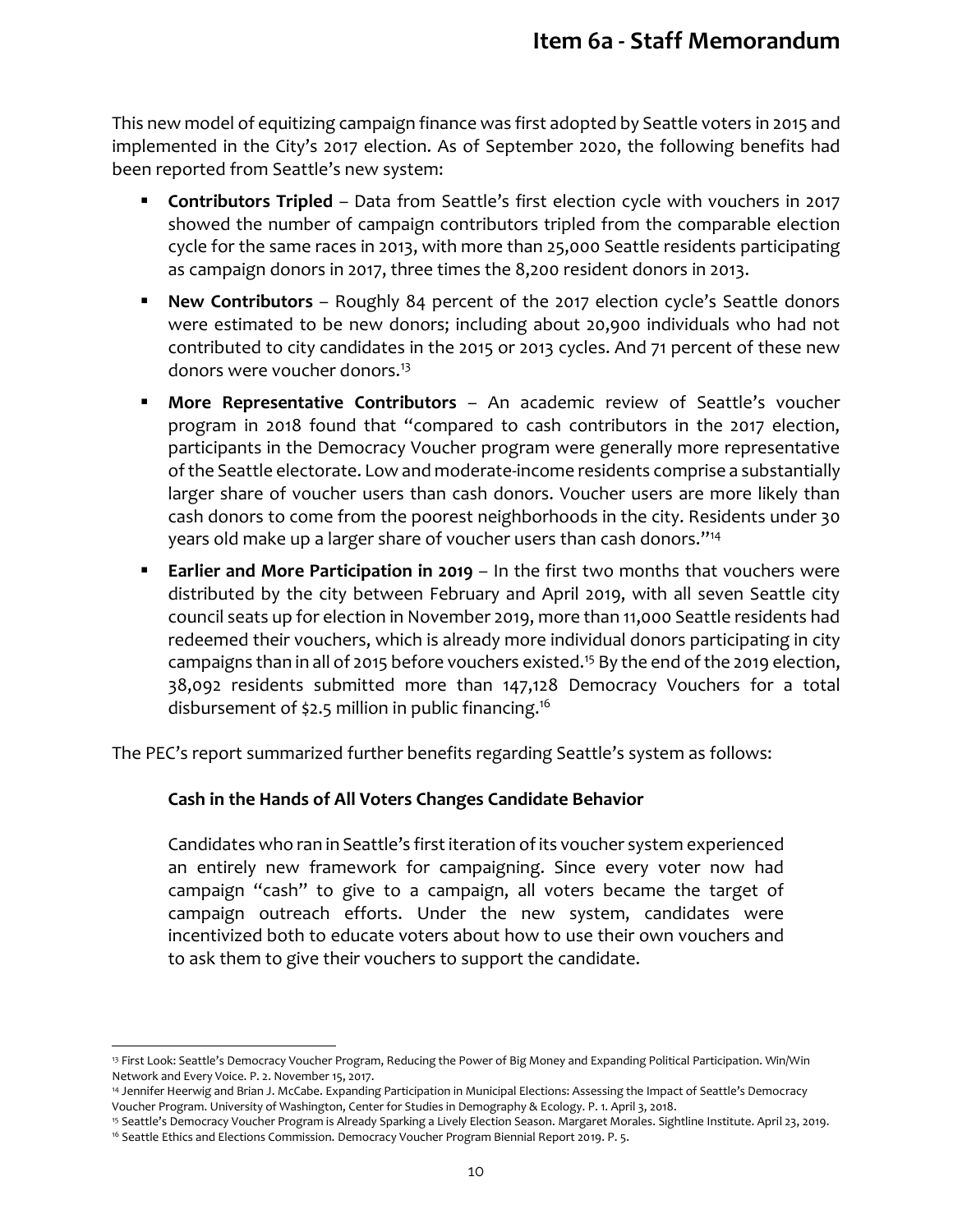For example, Teresa Mosqueda, a former labor activist who is third-generation Mexican-American and the daughter of educators and social justice activists, ran under the new voucher system for the at-large district 8 City Council seat in 2017. She said the new system incentivized candidates to go out and talk to every voter, so that is how she focused her campaign.<sup>17</sup> "The democracy vouchers encourage candidates to spend time talking with actual residents, rather than asking wealthy donors to write large checks," said Mosqueda about her campaign experience. "I spent my evenings and weekends in neighborhoods around Seattle talking about the issues we care about." Mosqueda won her election to office with a 20-point lead and tipped the Seattle City Council toward a majority of people of color and a supermajority of women. "Candidates like me, who pledged to use democracy vouchers and refuse donations over \$250, were more connected to the city's diverse population," she added. As a result, she said, she spent her "first eight months in office bringing forward legislation that comes directly from community — from domestic workers protections to affordable housing solutions."<sup>18</sup>

The new system also can change behavior for candidates who do not participate in the voucher program but who run against candidates who do. For example, one Seattle nonprofit leader shared his observation that Jenny Durkin, the winning mayoral candidate in the 2017 election who did not use the voucher system to fund her campaign opted to join in candidate forums that started to pop up in communities that previously were not the target of campaign efforts, simply because the new voucher availability in those communities drew the voucher system candidates there and she needed to stay competitive by being in the room with the other candidates. Durkin won, and she later hired staff into her Mayoral administration that she met in those new communities which, without the voucher system in place pushing the other candidates to reach out to those communities, she would never have encountered.<sup>19</sup>

After analyzing other alternative public financing programs, the PEC report concluded that a system of providing Democracy dollars (like the Seattle model) was the best approach for Oakland since it provides public funds to all City voters in a manner that is intended to provide equity across the board and incentivizes candidates to engage across all demographics regardless of wealth and history of prior engagement. The proposed legislation implements this ideal approach.

The proposed legislation further includes a significant outreach component, requiring the PEC to initiate an outreach program to ensure that all voters are aware of the Democracy Dollars Program. While this is important for the program, additional public engagement infrastructure-building efforts, will be critical to ensure successful integration of the new system of broader and more diverse participation, as the PEC discussed in its report:

l

<sup>17</sup> Teresa Mosqeuda. Seattle City Councilmember. Speaking at the Bay Area Political Equality Collaborative Convening. January 23, 2018.

<sup>18</sup> Teresa Mosqueda. *I'm Still Paying Off My Student Loans — Here's How I Funded My Campaign (And Won).* Bustle.com, August 14, 2018. <sup>19</sup> Aaron Robertson. Managing Director, Policy and Civic Engagement. Seattle Foundation. Interview August 17, 2018.